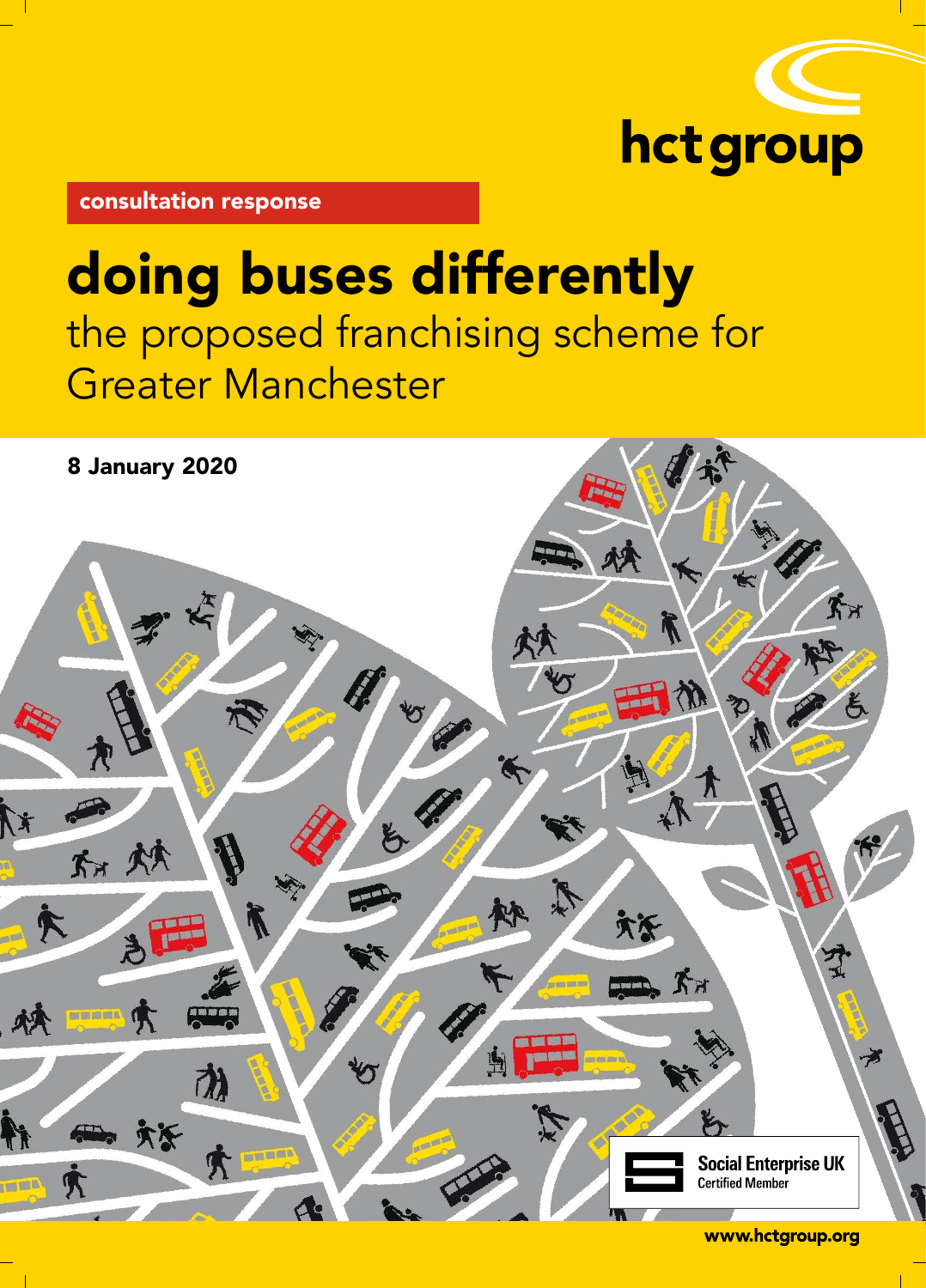# Introduction

HCT Group supports bus franchising. We believe it will be of huge benefit to our communities – particularly the most vulnerable in our communities.

In 2019, Greater Manchester became the first city-region to consult on a proposed bus franchising scheme. The consultation was about how the Greater Manchester Combined Authority believed buses should be run in the future and whether the proposed franchising scheme should be introduced.

HCT Group looked carefully at the proposals put forward by Greater Manchester, evaluating the proposals from three complementary perspectives:

- **n** through our direct experience as an operator in Manchester (as Manchester Community Transport)
- through our direct experience in other franchised bus markets – in particular Jersey in the Channel Islands, but also in London and in Guernsey
- $\blacksquare$  as a social enterprise we believe that a bus service is more than taking people from A to B. It a direct opportunity to create significant economic, social and environmental benefits for our communities.

This paper sets out in full HCT Group's formal response to 'Doing Buses Differently - proposed franchising scheme for Greater Manchester', submitted to the Authority in January 2020.

The consultation document itself can be found at [https://issuu.com/greatermcr/docs/gre](https://issuu.com/greatermcr/docs/greater_manchester_bus_franchising_consultation_do) [ater\\_manchester\\_bus\\_franchising\\_con](https://issuu.com/greatermcr/docs/greater_manchester_bus_franchising_consultation_do) sultation do.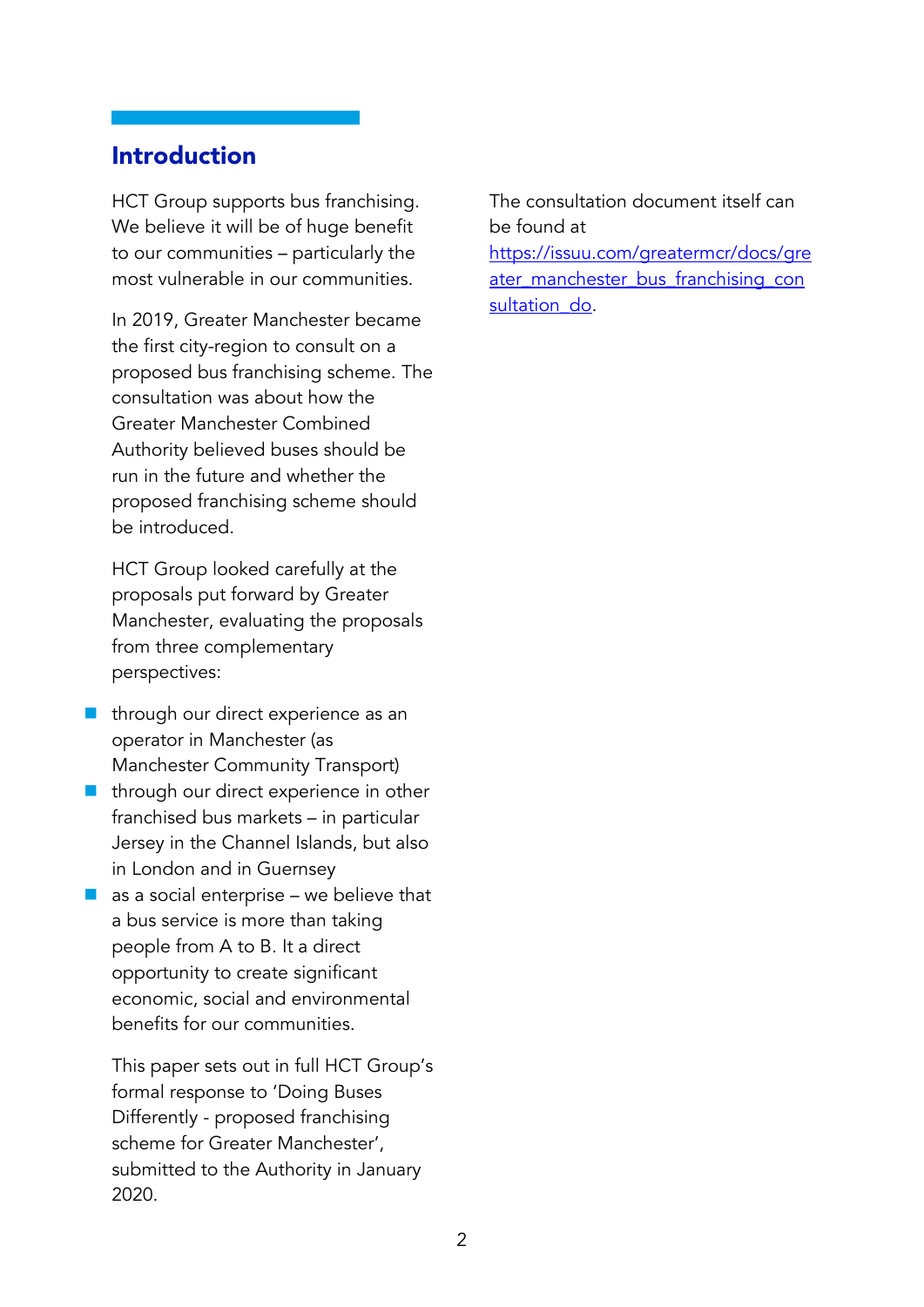## Q1: Do you have any comments on the corrections and changes made to the Proposed Franchising Scheme?

No, the changes make sense and do not lessen the impact.

# Q2: Do you have any comments on the proposal that the Proposed Franchising Scheme should apply to the entirety of GM?

There is no benefit in half measures and a franchising scheme that does not cover the entire region would be counter-productive. By its very nature, a franchise MUST cover the entire area – otherwise the creation of a comprehensive and integrated network is impossible.

In addition, not covering the entire area would create a two-tier bus market, with the advantages of simpler ticketing and fares, and more frequent services, limited to a specific corridors and those who use them. Residents who lived outside these corridors or areas would be relegated to whatever was left.

## Q3: Do you have comments on the local services that are proposed to be franchised?

The proposals include those services that will provide a robust network for GM residents; however, GMCA should have been more ambitious, and considered if and how Community Transport could be involved in the solution. CT operators provide vital

socially necessary routes, which are not met by the current network, and might be able to support the franchise network in some way.

Q4: Do you have any comments on the proposal that the Proposed Franchising Scheme would be split in to the 3-sub areas and on the arrangements proposed for the purposes of transition?

Dividing the authority into 3 subregions will make it more manageable for all stakeholders, including TfGM, operators and most importantly, passengers. The phased approach will give everyone time to learn the new system, including routes, fares and ticketing.

Franchising the entire market at once would simply be too much. It would risk plunging GM into chaos similar to that of summer 2018 when rail operators simultaneously changed their entire timetable, and rendered services inoperable, and passengers confused.

The arrangements for transition need further detail. This period is going to be confusing and must be well managed and well communicated. Residents, whether they are current bus users or not, will need frequent updates, and in the weeks leading up to the franchise date, TfGM should ensure customer services staff are visible and available at key stops, interchanges and even on routes, to advise passengers of the changes.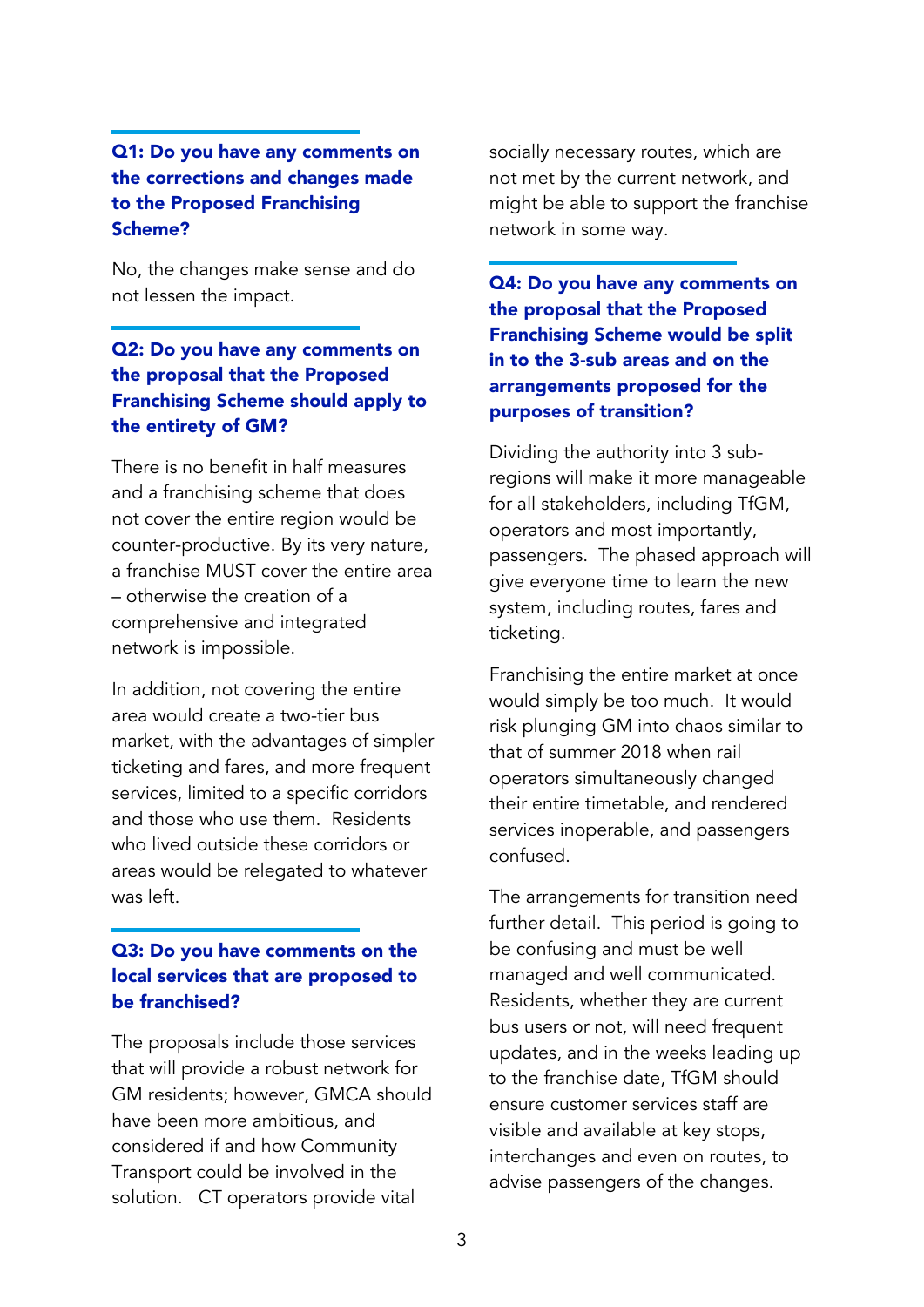The biggest cause for confusion will be for those residents travelling between two sub-areas, where one has been franchised (or is transitioning) and the other has not. Passengers are likely to need help understanding what ticket / fare / route they need, and drivers will need additional training to help answer these questions.

## Q5: Do you have any comments on the services which have been exempted from the regulation?

No.

## Q6: Do you have any comments on the date on which the Proposed Franchising Scheme is current proposed to be made?

GMCA is the first authority to propose franchising and the consultation will garner many responses. GMCA must determine a timeframe that balances the time needed to properly listen to stakeholders with ensuring that the process is not delayed whilst testing every permutation, or obstructed by opposition. A recent DfT S19/22 consultation was delayed due to a high number of (disagreeing) inputs.

Given this delicate challenge, a decision within 3 months of the consultation deadline closing, may be considered ambitious.

## Q7: Do you have any comments on the date by which it is proposed that franchise contracts may first be entered into?

12 months between decision and award gives ample time for existing and new operators to develop tenders and redesign their business model. Our only caveat is that if the decision date of March 2020 is delayed, contract award dates will need to be revisited.

Q8: Do you have any comments on the nine month period it is proposed between entering into a franchising contact and the start of such a service?

Nine months is a sensible extension of the legally required limit. It will give operators not only the time to order new vehicles, but also recruit.

# Q9: Do you have any comments on how GMCA would consult on how well the Proposed Franchising Scheme is working?

Yes, ensure the documentation is simple, and accessible. The total number of pages associated with this consultation exceeds that of War & Peace. This does not make submission easy and acts as a barrier to many. Any future consultation must be briefer.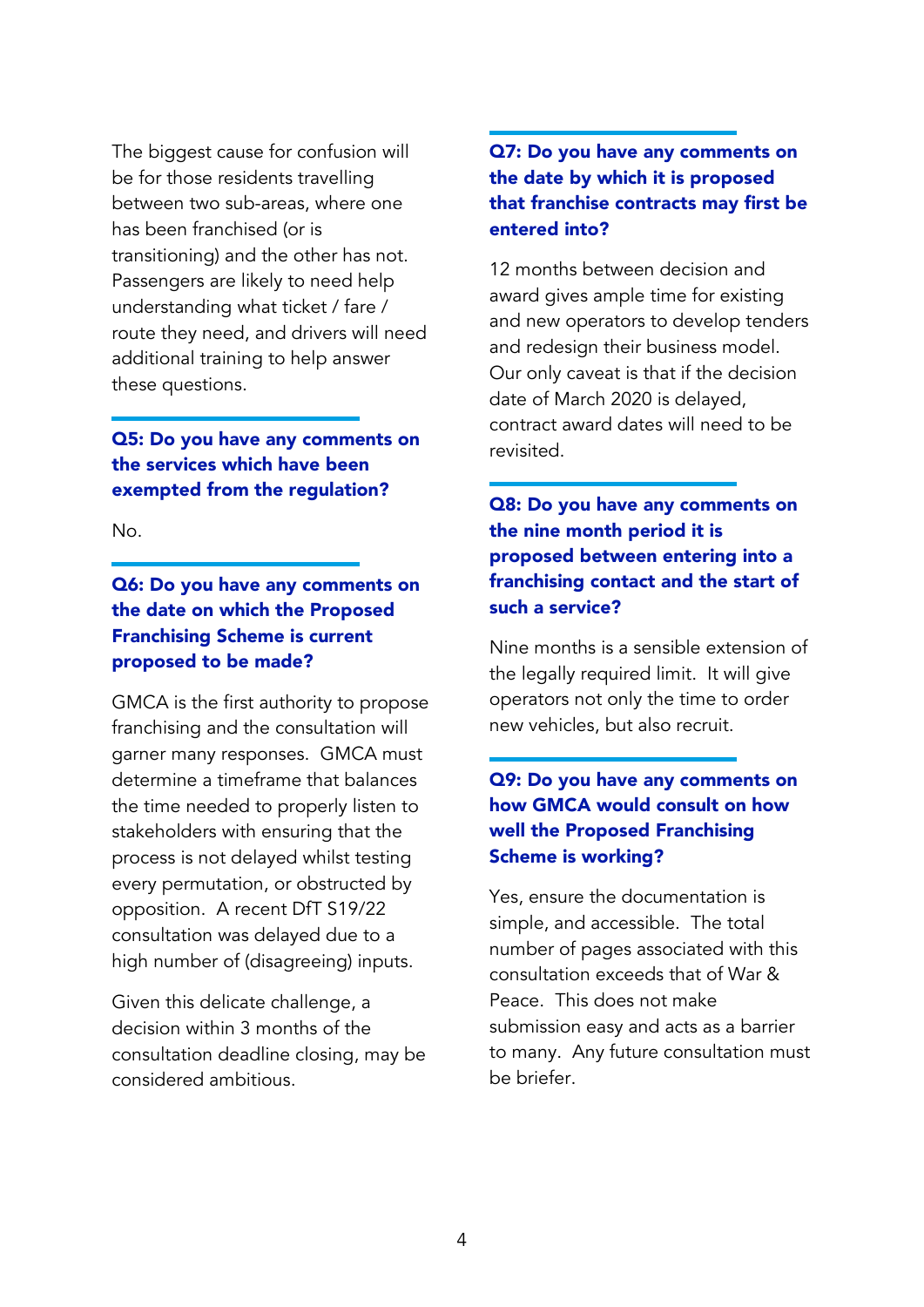Content wise, the criteria which GMCA propose to consult upon seem entirely sensible save one key area – social impact. Throughout this consultation, social impact has been too narrowly defined, covering only economic and environmental. There is no proposal to examine how well the PFS is working on improving people's lives through increased access to essential services or improved physical mobility or wellbeing.

A broader definition of social value / social impact – including and expanding upon the WEIs, should be embedded in any consultation on how the Proposed Franchising Scheme is working.

# Q10: Do you have any comments on the GMCA's plans for allowing SMEs the opportunity to be involved in the Proposed Franchising Scheme?

GMCA appears to have thought deeply about how SMEs can be part of transport solution, and the recognition that a simpler single-stage ITN might be more appropriate shows that GMCA truly want to build a diverse market. This is absolutely the right approach as only when you introduce and facilitate competition, will passengers finally get the highquality service they deserve.

Sadly the GMCA have imposed two limitations on SMEs which risk undermining the above: duration and number of franchises held.

Currently, the contract duration proposed for smaller franchises is 3-5 years. It must be extended to a minimum of five years, as per the larger franchises. This provides stability for the operator to recruit and procure a depot, and this in turn ensures stability of service for passengers.

The second limitation - which restricts the number of franchises a smaller operator can hold - is discriminatory and paternalistic. There is no such restriction on the larger operators, so why the assumption that SMEs can't manage their business themselves? It is also unnecessary as SMEs will be limited by the size of their O Licence. This already acts as an effective restraint on operators taking on too much without GMCA seeking to introduce an additional arbitrary limit.

If GMCA want to ensure that a single operator cannot put the entire network at risk, then volume limitations should apply to all franchises, regardless of size. Perhaps a market share restriction e.g. no operator should have more than 25% of the large or small franchise markets.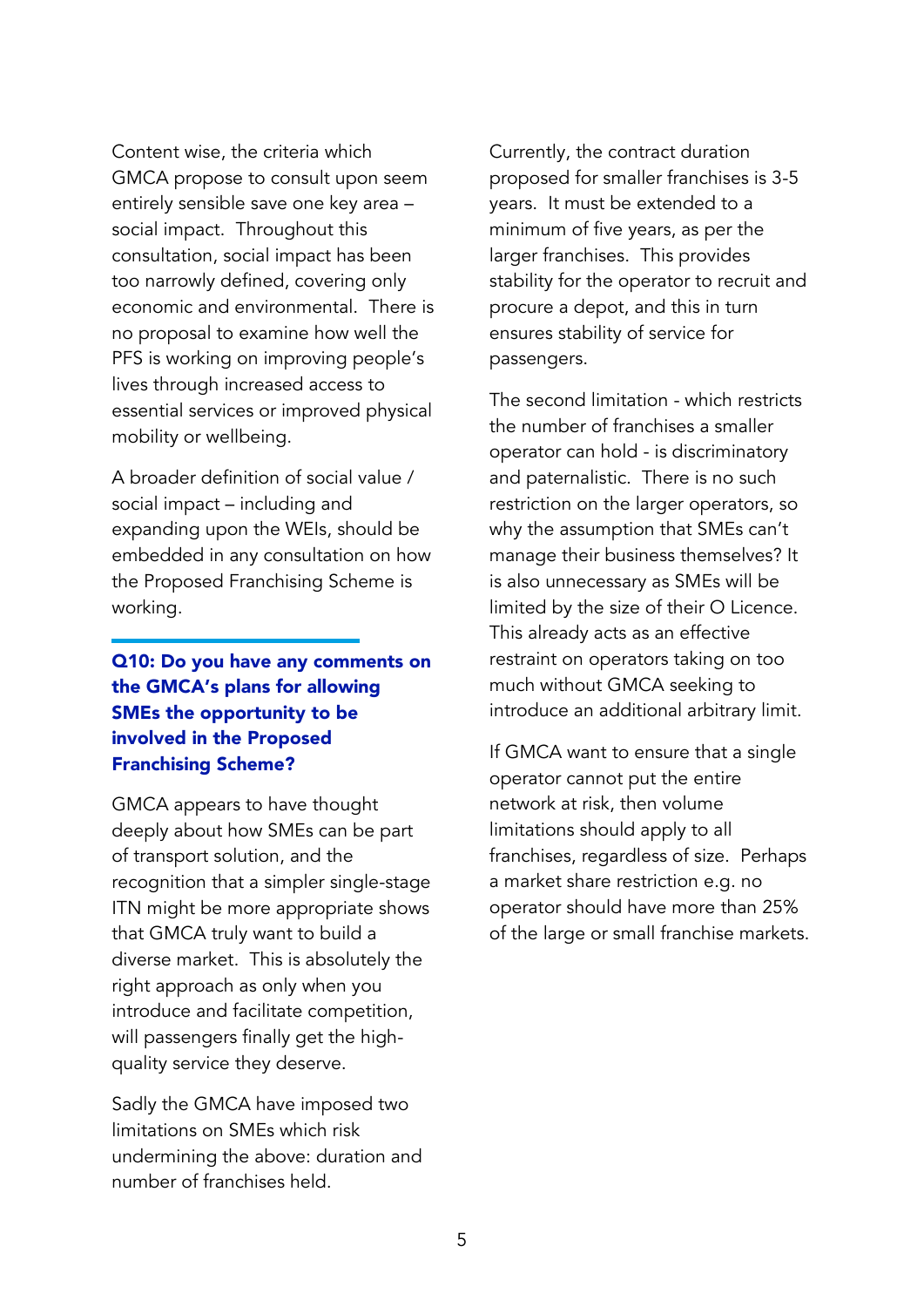## Q11: Do you have any comments on the proposal that it would be appropriate for GMCA to provide depots to facilitate the letting of large franchise contracts?

The provision of depots is essential if GMCA want to foster competition. Without it, franchise contracts will be restricted to incumbents who already have depot space. Whilst it might be true that new entrants could buy or lease land and build a depot, this is high-risk and likely to be a deterrent.

HCT Group has experience of operating in two franchising markets: London and Jersey.

In London, depot space is not provided and this can be a barrier. Land is expensive and difficult to find, and new entrants can be priced out or prevented from even getting a foot in the door.

Conversely, in Jersey, a depot was provided - owned by the commissioner and leased back to the operator. Without this, very few operators would have been able to bid as alternative depot space would have been difficult to source. As it was, the Jersey contract was highly competitive with over 30 international operators submitting stage one bids.

GMCA, if they want to avoid simply replacing private monopolies with publically commissioned ones, must create a level playing field. Only then will the market be competitive and only then will residents get a service

that meets their needs, not those of private shareholders.

## Q12: The strategic case sets out the challenges facing the local bus market and says that it is not performing as well as it could. Do you have any comments on this?

The UK bus market *overall* is not performing well. Ridership is declining in most major metropolitan areas – not just GM. In addition, fares are increasing and thousands of routes are being cut, with deprivation and social isolation as collateral.

Incumbent private operators have sliced the city into regional monopolies, over-bussing on commercial routes, and neglecting passengers on socially necessary ones. The GM market fails its residents by putting the needs of private shareholders first. And that same market is now also failing operators. First Group's exit shows that the current model is no longer sustainable.

The few operators who remain opposed to franchising will reluctantly concede that the GM bus market is not performing well but they will then lay blame at feet of their new god, Congestion. Additional traffic on the road is undoubtedly a genuine challenge to operators, but the premise that franchising will exacerbate this is misdirection. Franchising will create a better, more reliable, affordable network. As this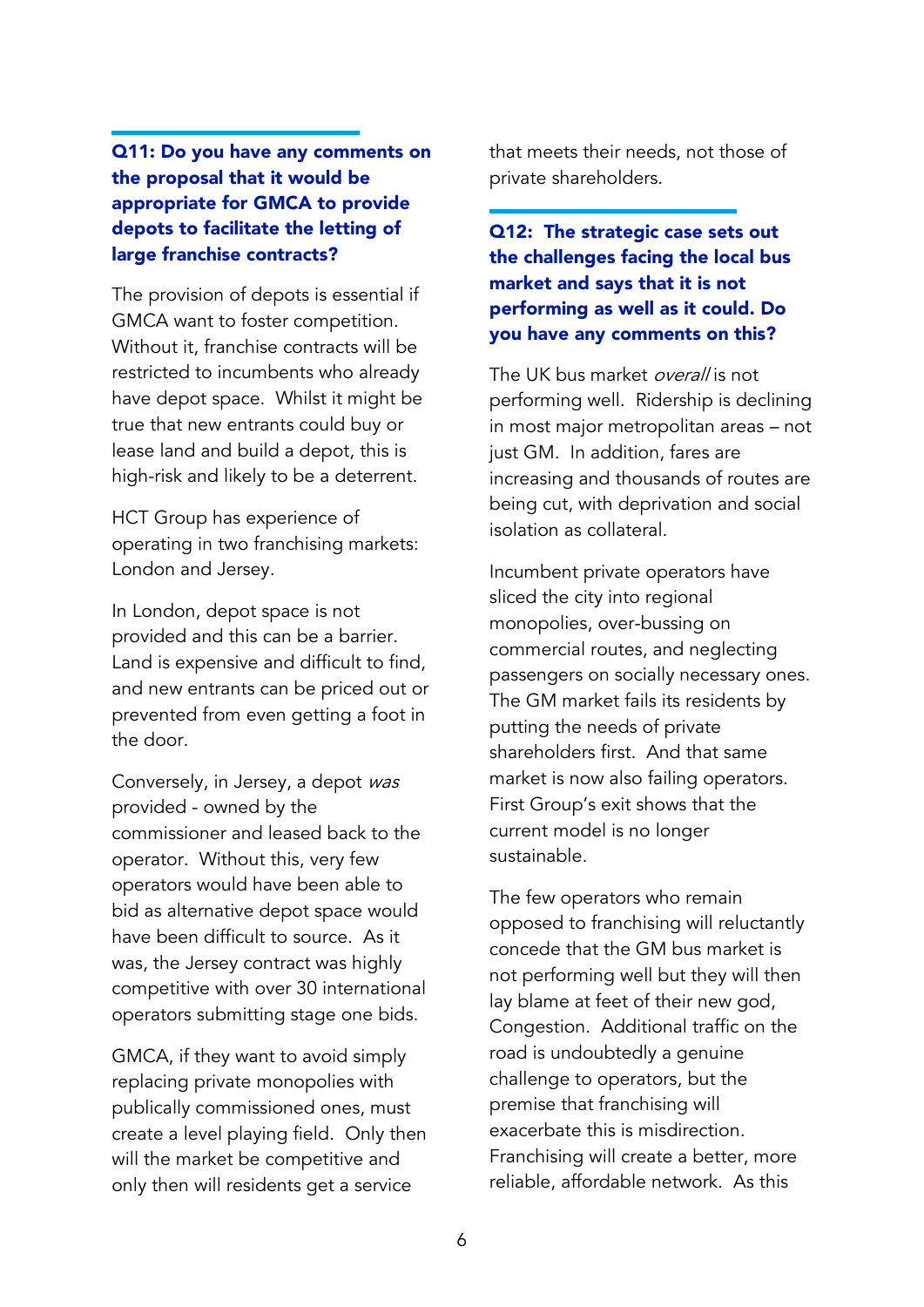happens, ridership will increase and this modal shift will reduce congestion.

HCT Group has seen this in Jersey. Ridership has increased by 38% and alongside, a decrease in cars during the morning commute. Based on this we would encourage GMCA to be more ambitious than the data in figure 4.61 suggests. A well-managed franchise is a positive intervention and can create a positive spiral of demand - increasing commercial performance, increasing supply, and increasing demand.

Q13a) The strategic case says that reforming the bus market is the right thing to do to address the challenges facing the local bus market. To what extent do you agree with this?

#### COMPLETELY AGREE

#### Q13b) Why do you say this?

The current market fails everyone. Partnership approaches, particularly those proposed by the operators, merely tinker at the peripheries, and this will not deliver the shift required to meet the 2040 vision or objectives. Whole system reform – through franchising - is the only approach which will deliver a high- quality, comprehensive network for GM.

In addition, franchising should be considered as part of a wider range of interventions such as bus priority measures or parking restrictions, and brought forward. Reforms will be most successful if they tackle the challenges from both sides – improving the service, and making the alternatives less attractive.

## Q14: Do you have any comments on GMCA's objectives for the future provision of bus services as set out in the Strategic Case?

The list of objectives is bold, forward thinking and places bus front and centre of the future of GM transport. There is however a key objective missing – social impact. It is important that any future provision does more than improve the reach of the network and reduce emissions. It must make a positive impact on resident's lives by increasing their access to opportunities and facilities and where relevant, improving physical and mental health and wellbeing. Half a million older people go at least five or six days a week without seeing or speaking to anyone at all (Age UK 2016, No-one should have no one). Bus travel can mitigate this, reducing social isolation and loneliness.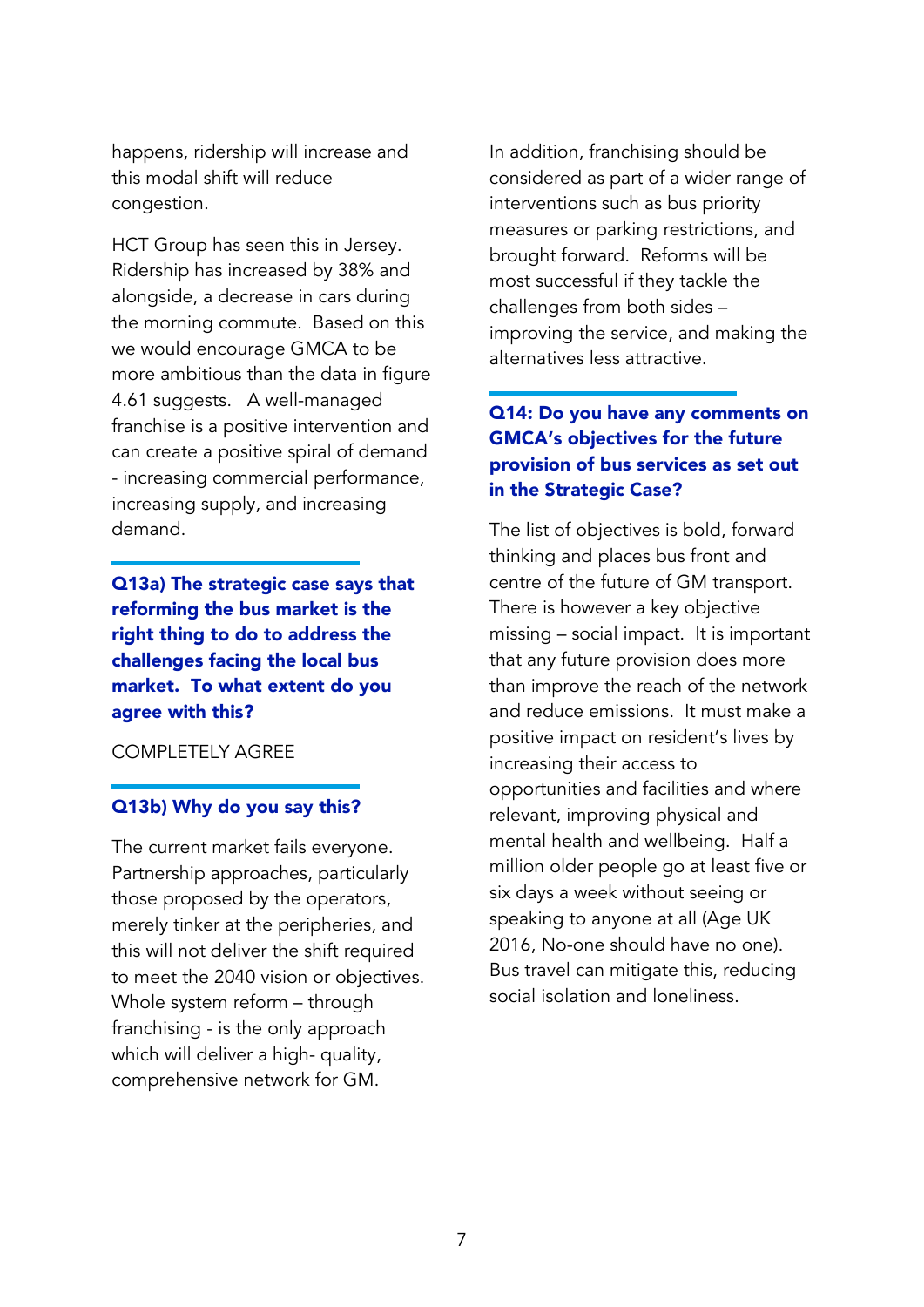## Q15: Do you have any comments on how the Proposed Franchising Scheme might contribute to GMCA's objectives?

Franchising is the only option that will not only deliver GMCA's objectives, but also provide the foundation for any phase 2 interventions.

Franchising covers the entire network and only this will provide wholesale change, delivering value for money, clearer and simpler fares and ticketing and services that are integrated.

## Q16: Do you have any comments on how a partnership option might contribute to GMCA's objectives?

The incumbent operators have agreed little, and committed to even less. They are Mafia dons defending their turf, and their Voluntary Partnership option amounts to little more than they would do in the course of their normal business. It does not introduce any measures that improve the network, simplify fares and ticketing or facilitate integration with other services. In fact, the proposal actually perpetuates the current failings, condemning residents to anticompetitive regional monopolies that do not serve the passenger. It does not contribute to the GMCA's objectives.

The Ambitious Partnership goes further, but without operator buy-in – which it does not have - it is unachievable.

## Q18: The Economic case concludes that the Proposed Franchising Scheme provides the best value for money?

The Economic case is clear – you get the quality of service that you pay for. GM residents deserve a bus service that meets their needs. It does cost more, but the benefits accrued and the NPV show that franchising warrants the investment.

By contrast, the Operator Proposed Partnership offers significantly less, and as no firm commitments have been made, cannot be considered value for money.

It is important however that the value for money assessment be expanded to fully account for broader social value (e.g. health & wellbeing), not just NPV.

# Q18: Do you have any comments on the packaging strategy for franchising contracts under the Proposed Franchising Scheme as set out in the Commercial Case?

Dividing the network by into small and large franchises should facilitate competition by encouraging new entrants. It also allows smaller operators to bid.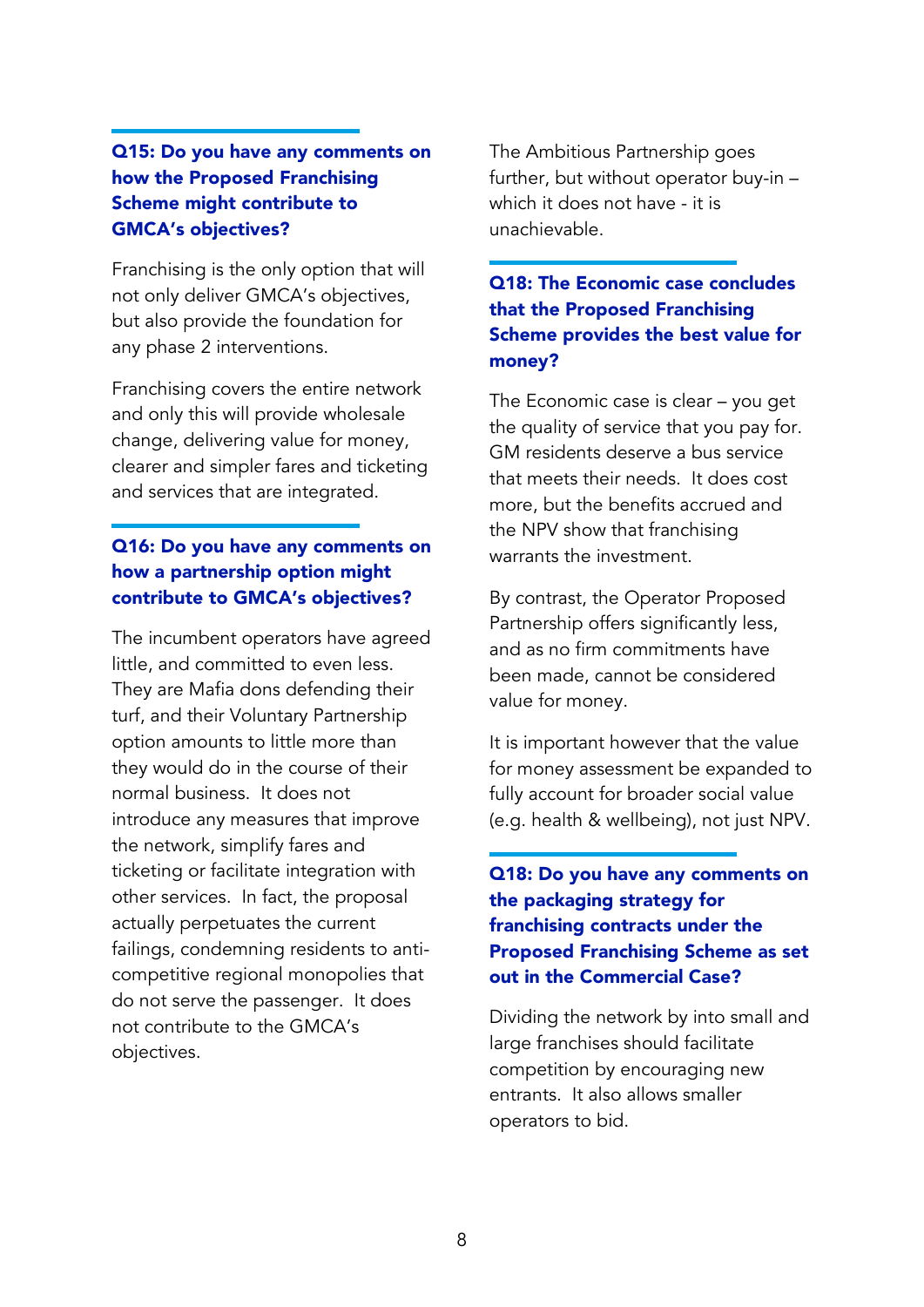The restriction on the number of franchises won however either needs to be extended to both small and large franchises, or removed from just curtailing the ambitions for SMEs.

See also the answer to Q10.

## Q19: Do you have any comments about the length of franchise contracts under the Proposed Franchising Scheme?

The contract duration for all franchises, regardless of size, must be a minimum of five years.

See also the answer to Q10.

## Q20: Do you have any comments on the proposed allocation of risk between GMCA and bus operators?

For the first franchise, the proposed risk allocation makes sense. In subsequent tranches, GMCA should consider reallocating the revenue risk to operators. This increases the incentive of providers to deliver and invest.

In Jersey, HCT Group retains the farebox but also give a profit share back to the commissioner. We are incentivized to increase ridership by improving the network and the commissioner is incentivized to support that through improved bus measures.

## Q21: Do you have any comments on the potential impact of the Proposed Franchising Scheme on the employees?

The Bus Services Act makes good provision for the protection of employees. Our only additional comment is that GMCA must ensure adequate time for the TUPE negotiations and information sharing. Too often this is rushed, and employees are penalized.

## Q22: Do you have any comments on the approach to depots?

See answer to Q11.

#### Q23: Do you have any comments on the approach to fleet?

Introducing Residual Value is essential. It will protect operators from high losses if they exit the market, and ensures a fair price for those entering it.

There is, however, concern that CAZ investment costs have not be included in any of the reform options. GMCA need to provide clarity on who would bear these, if the business case were to be approved.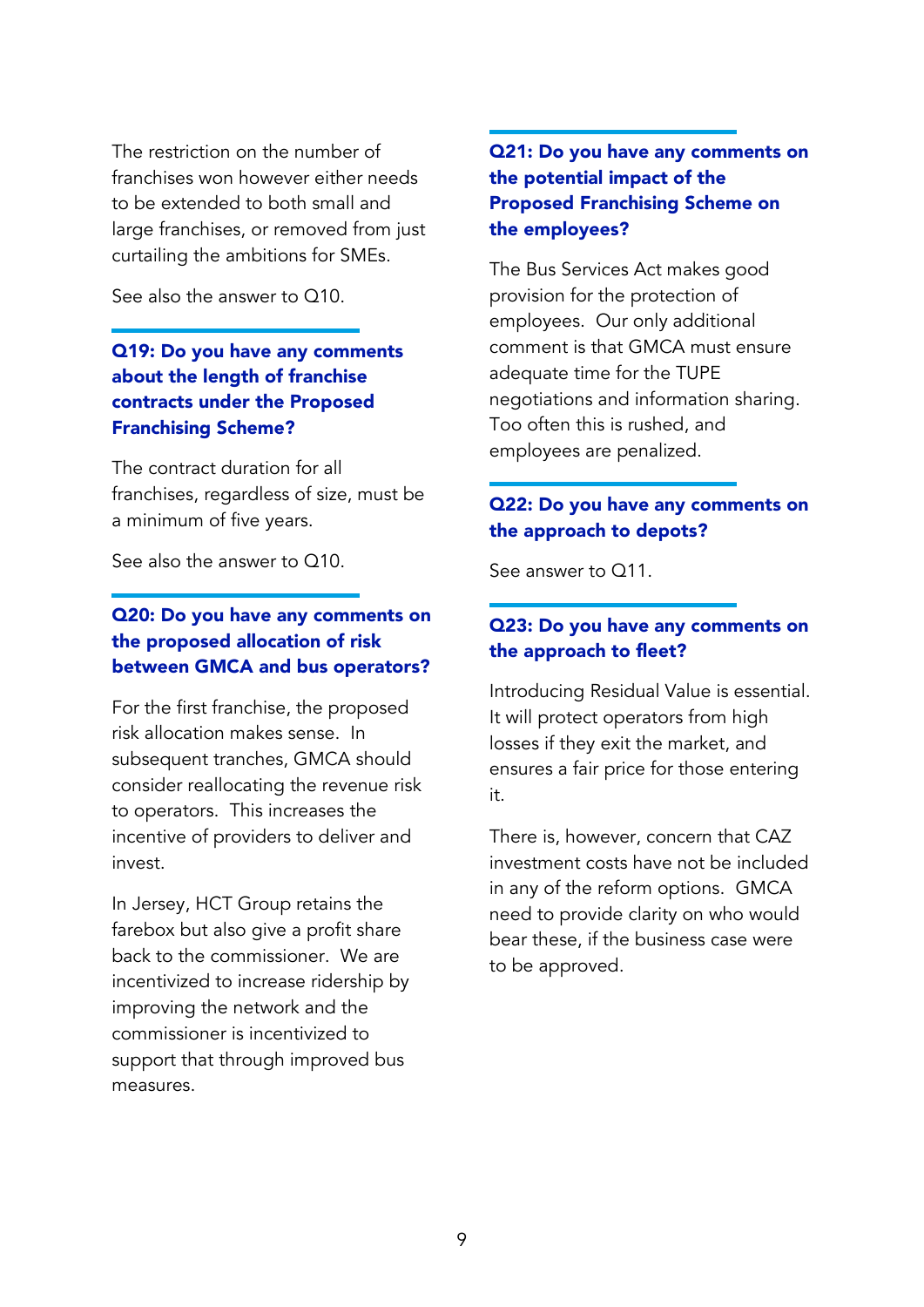## Q24: Do you have any comments on the approach to ITS?

Having a common ITS is essential to an integrated smooth-running network. GMCA's approach to undertake the procurement is the only way to ensure this, however they must include operators (and of all sizes) in the decision making process, as they are the ones who will use it. Otherwise there is a risk that the system may miss vital functionalities or not be fit for purpose.

# Q25: Do you have any comments on GMCA's approach to procuring franchising contracts?

Creating 3 sub-regions makes franchising practical and manageable. That the contracts will also initially be negotiated is important as it acknowledges the need for both bidder and commissioner to be flexible as both sides endeavor to build a new world.

## Q26: Do you have any comments on the impact of the options on the achievements of neighbouring transport authorities?

The proposals state that two statutory tests will need to be passed for a service permit to operate in a franchised area. The first is that the services would benefit those making local journeys. The second that there would be no adverse effect on franchised services. The Commercial Case frames 'adverse effect' as how

the service would impact routes, fares and stopping points. This is unhelpfully narrow. Any assessment should not be limited simply to the financial impacts, but should also include a broad definition of the social value of a service (i.e. more than just economic and environmental) and how this might support the franchise network and passengers.

# Q27: Do you have any comments that GMCA would be able to secure the option of services under franchise contracts?

We agree with the conclusion and it is supported by our own experience of operating in franchise markets.

## Q28: Do you have comments on the assessment of the partnership options?

Whilst a VPA might be quick to implement, the proposals are so 'light' on committed actions, that it can't really be considered a viable solution to achieving the 2040 strategy objectives.

## Q29: Do you have comments on the potential impact of the partnership options on employees?

No.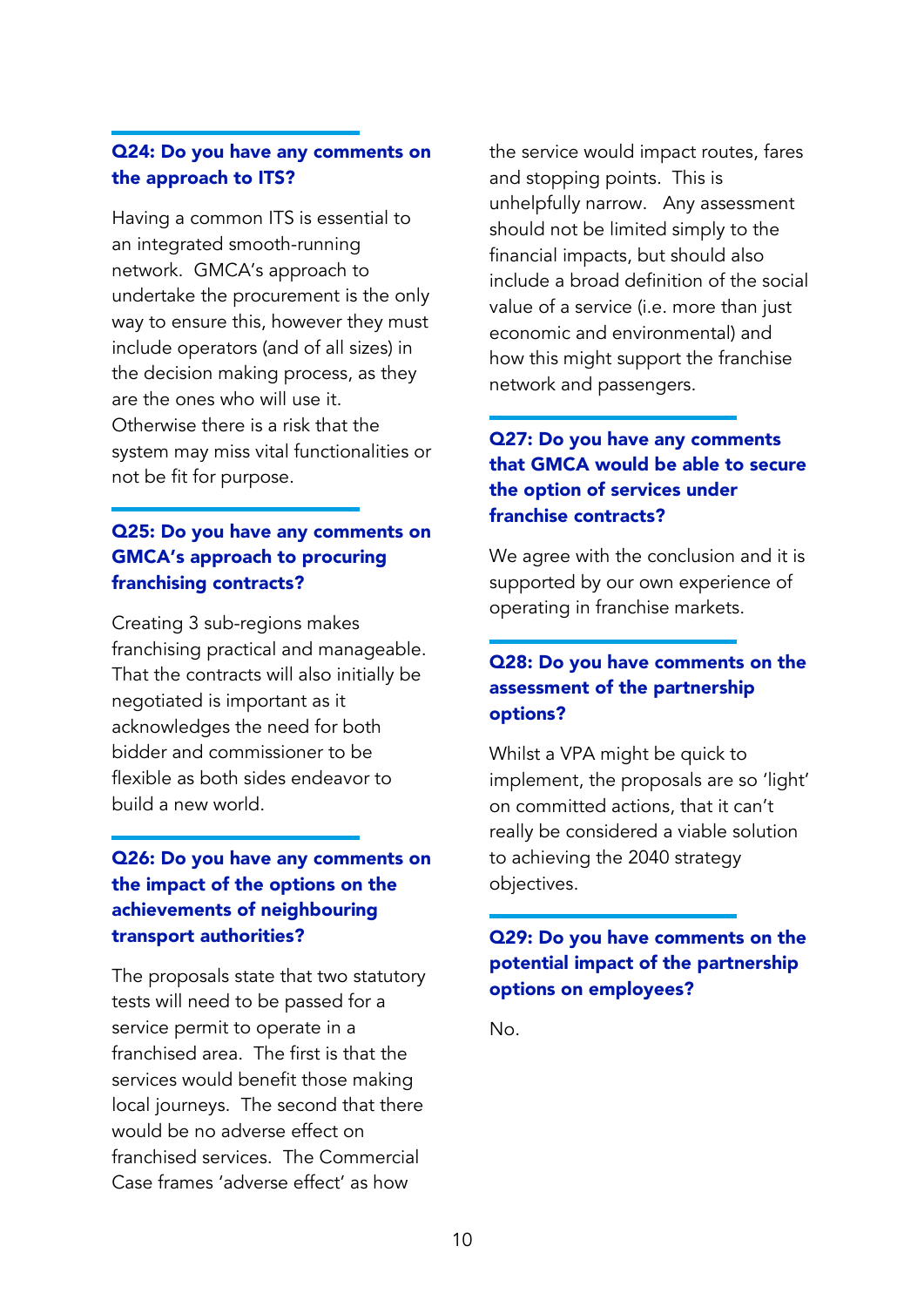Q30: The Financial Case concludes that GMCA could afford to introduce and operate the Proposed Franchising Scheme. After completing the Assessment and in advance of this consultation, GMCA has proposed how it would fund the introduction of a fully franchised system. Do you have any comments on these matters?

GMCA intend to fund franchising from several sources. This ensures the security of the market and avoids over-reliance on a single source e.g. central government. They have also identified mitigation responses if a funding source dissipates. Sadly this mitigation relies on fare increases or network reductions. More preferable would be identifying ways in which to lock-in long term funding, or additional revenue streams.

#### Q31: Do you have any comments on the affordability of partnership options?

No

## Q32: Do you have any comments on the approach to managing franchised operations?

No, the proposals seem logical and sensible.

## Q33: Comments on transition and conclusion

The transition proposals should minimize the disruption for all e.g. involving operators in the mobilization plans, and establishing back-up plans for operator exits and service cessations. In addition, further interventions should be considered around passenger communication, particularly on ticketing and fares in the transition period as even the idea of low-cost add on tickets could be confusing, especially alongside new tickets and existing SystemOne tickets.

# Q34: Comments on approach to implementation and management of partnerships?

No

# Q35: Comments on impacts of Proposed Franchising Scheme on passengers

Franchising will give passengers an extended network and service improvements. Impact will be positive, even for the few who will experience a fare increase.

HCT Group's experience in Jersey also shows that passengers will experience positive social impact through increased access to essential services, and improved health and wellbeing such as improved confidence and decreased loneliness. These outcomes should be included in the GMCA assessment.

[http://hctgroup.org/uploaded/libertyb](http://hctgroup.org/uploaded/libertybus-impact-report-2019.pdf) [us-impact-report-2019.pdf](http://hctgroup.org/uploaded/libertybus-impact-report-2019.pdf)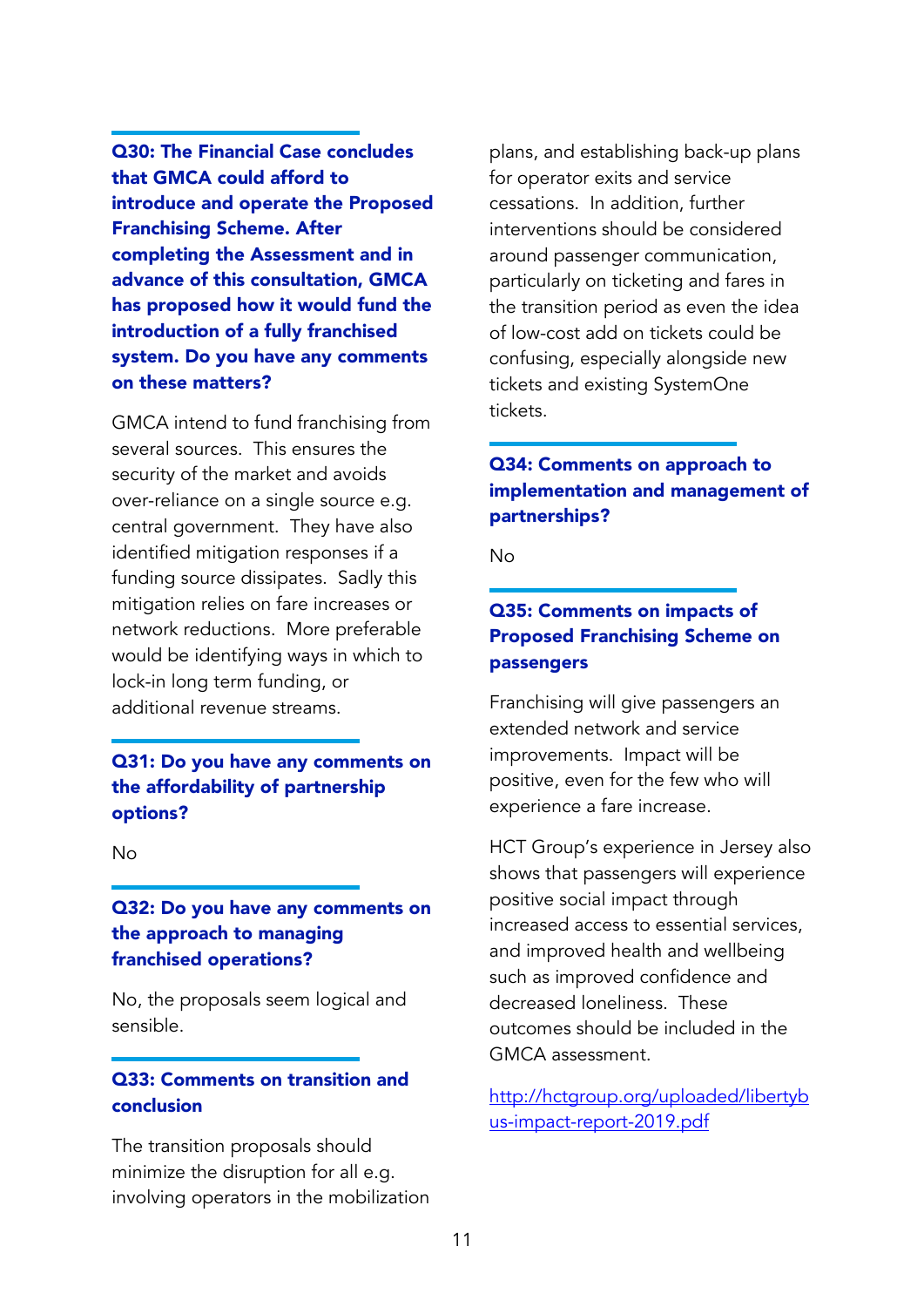## Q36: Comments on impacts of partnership on passengers

The key impact on passengers is that there will be no additional cost. This cannot be discounted, however it can also not be guaranteed as nothing has been confirmed. The partnership option is voluntary and may not remain long term.

# Q37: Impact of Proposed Franchising Scheme on operators

The key impact of these proposals is that it opens up the GM market to new operators. Existing operators will be able to bid, but so will others. This does mean that incumbent operators may lose business but if this happens as a result of increased competition bringing fairer fares and better services, this can only be seen as a positive. In addition GMCA have sought to mitigate any stranded assets, reducing any negative impact of exiting operators.

# Q38: Impact of partnership on operators

The operator partnership proposal requires little of operators and as a result the impacts - beyond what they would be expected to action in the normal course of their businesses - are likely to be minimal. They will retain all profits and will invest only what they want.

## 39a: Do you anticipate any positive or negative impacts on your business?

POSITIVE

## 39b: Why?

We believe the impact of franchising will be positive. We are confident of winning more work as the network is redesigned to serve passengers.

We have a proven history of operating within a franchise market, and crucially, setting up a new franchise in Jersey. This has given rare experience of the challenges and how to address them.

As a social enterprise, we invest all our profits in improving the services to increase social impact. This vision is aligned with GMCA's own, and in winning more work, we will be able to deliver increased social value.

The impact of a partnership is more muted. The voluntary partnership does not currently include us and delivers minimal social impact.

The impact of an Ambitious Partnership is less clear due to our size and the exact nature of the standards. We do not anticipate longer terms commitments being a problem. Our Jersey contract is currently 10+3.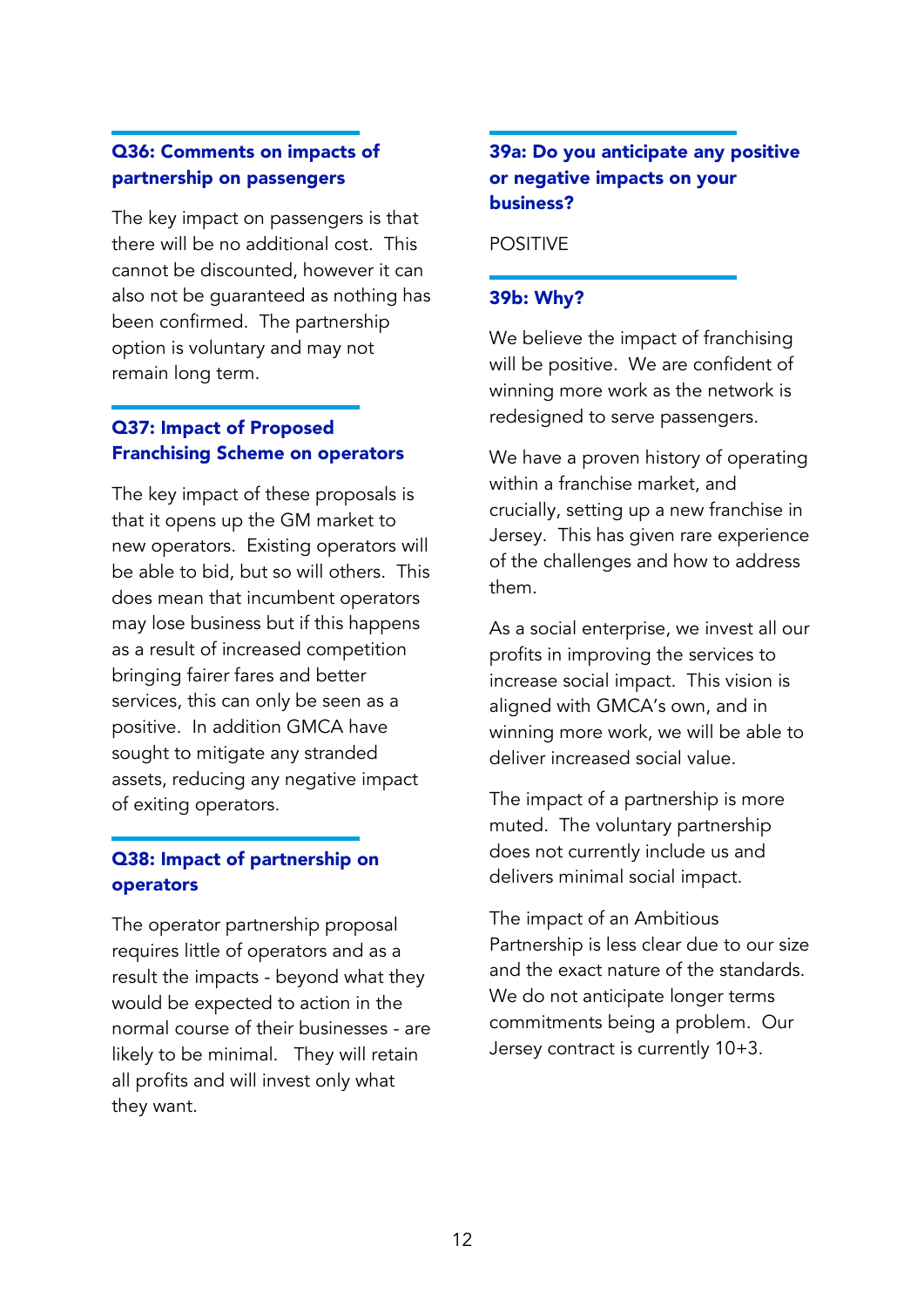#### Q40: Impacts on GMCA

For franchising, GMCA have identified that the key impact lies with the revenue risk. This overlooks several important considerations. In successfully introducing franchising GMCA will become the first combined authority to put the needs of their residents ahead of the private shareholder. The positive impact this will have on congestion, the economy, and wellbeing should not be underestimated.

Conversely, if the GMCA choose to take the easy route and succumb to operator pressure, the impact will be 'limited' to failing an electorate, condemning them to a broken transport model.

#### Q41: Comments on impacts on wider society

The impacts on the wider society have been identified as economic (labour supply, agglomeration etc.) and environmental (sustainable models, emissions etc). These are key but does omit other important facets of impact, such as the effect of transport on physical and mental health and other outcomes such as how a welldesigned and affordable network can improve passenger independence and confidence.

HCT Group has assessed the social impact of our bus franchise on Jersey. The detailed results can be found here [http://hctgroup.org/uploaded/libertyb](http://hctgroup.org/uploaded/libertybus-impact-report-2019.pdf) [us-impact-report-2019.pdf,](http://hctgroup.org/uploaded/libertybus-impact-report-2019.pdf) but examples include:

- 72% of users said the service saved them money
- 25% of concession pass holders felt healthier
- 40% of disabled people said their independence increased
- 33% of young people said their confidence increased.

# Q42: Do you agree that the Proposed Franchising Scheme is the best way to achieve the GMCA's objectives?

The PFS is not the *best* way to achieve the objectives. It is the ONLY way to achieve them. The operator proposed partnership is a temporary salve to a dying network.

## Q43: Any other comments about the assessment of the PFS?

No.

## Q44: Equality Assessment: any comments on potential impact on protected characteristics?

The impact assessment explores the impact on people with protected characteristics, but does so a little narrowly. It misses, for example, the fact that women use buses more than men, and so will be disproportionately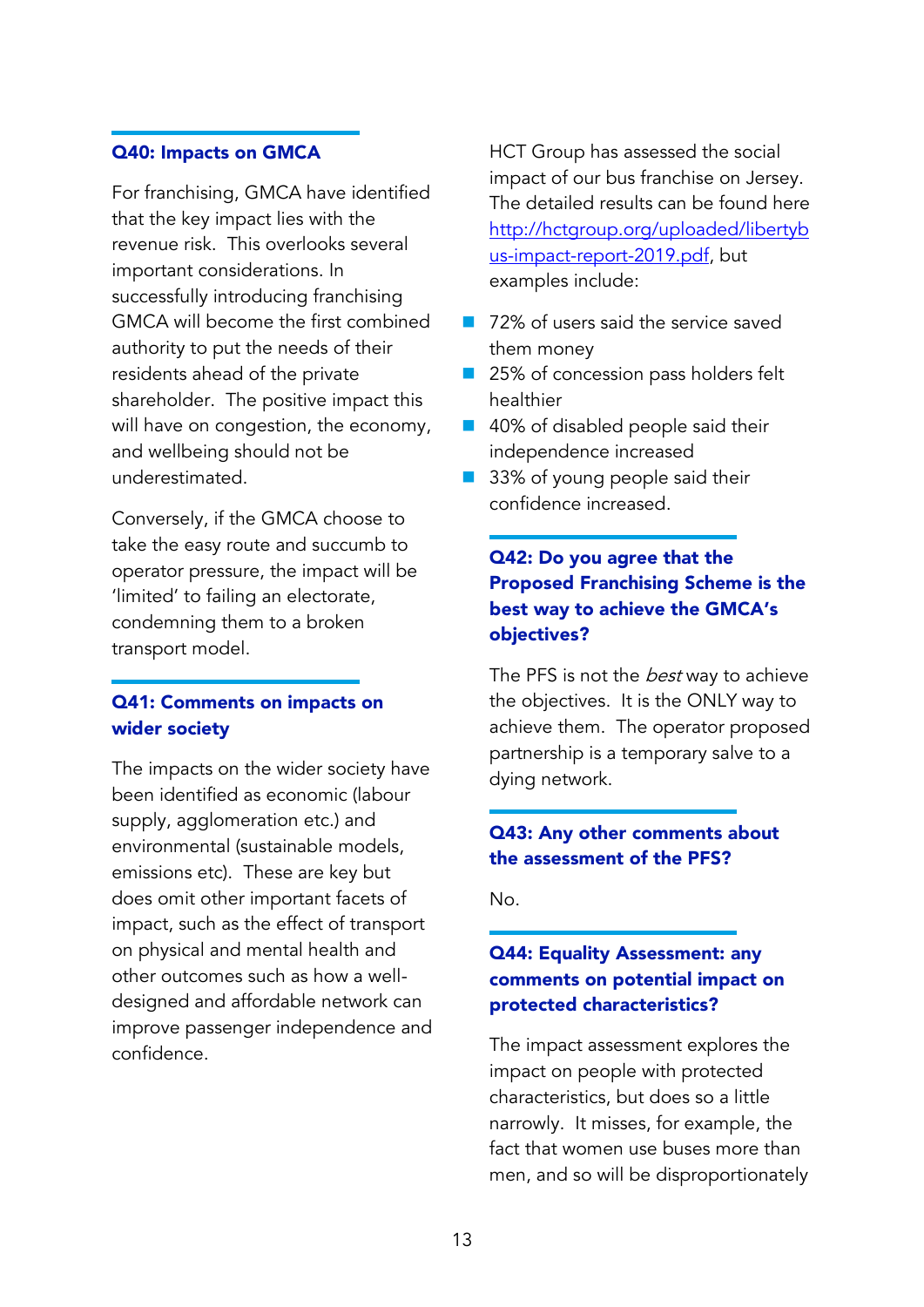affected by the changes to the bus market.

Similarly, GMCA does not appear to consider the impact on essential life skills that bus reform could have e.g. increased independence, confidence, particularly on younger and older people and those with a disability. Compared to the depth of the rest of the assessment, the Equality Impact assessment is lacking.

## Q45a: To what extend do you support of oppose Proposed Franchising Scheme?

#### VERY SUPPORTIVE

#### Q45b: Why

Franchising is the only way to ensure a comprehensive, affordable and integrated network which serves local residents.

#### Q46a: Any changes to the Proposed Franchising Scheme?

Yes.

## Q46b: What changes to the Proposed Franchising Scheme?

There are a few changes we would recommend:

a) Embed social value throughout, from the design and implementation, through to commissioning, bid evaluation and quality measurement.

b) Consider the role of Community Transport can have either as part of PFS, or in supporting it

## Q47. If you oppose, would the above changes help?

NA

#### Q48: Any other comments

We have a few additional comments about fares.

Firstly, GMCA have said they would simplify fares and that period products would be valid throughout the scheme – excluding discount products. Does this mean they would only be valid on a single operator, or face some other limitation? We would oppose this as it discriminates, typically against younger or older people, or those with a disability. These groups already face barriers to travel, without having the benefits offered by a franchise withheld.

Secondly, GMCA has assumed in the Operator proposed partnership that the costs of fare freezes will be absorbed by the operators and not passed on to passengers through other fare increases or service reductions. Private operators are accountable to shareholders, and are rarely permitted to be so magnanimous.